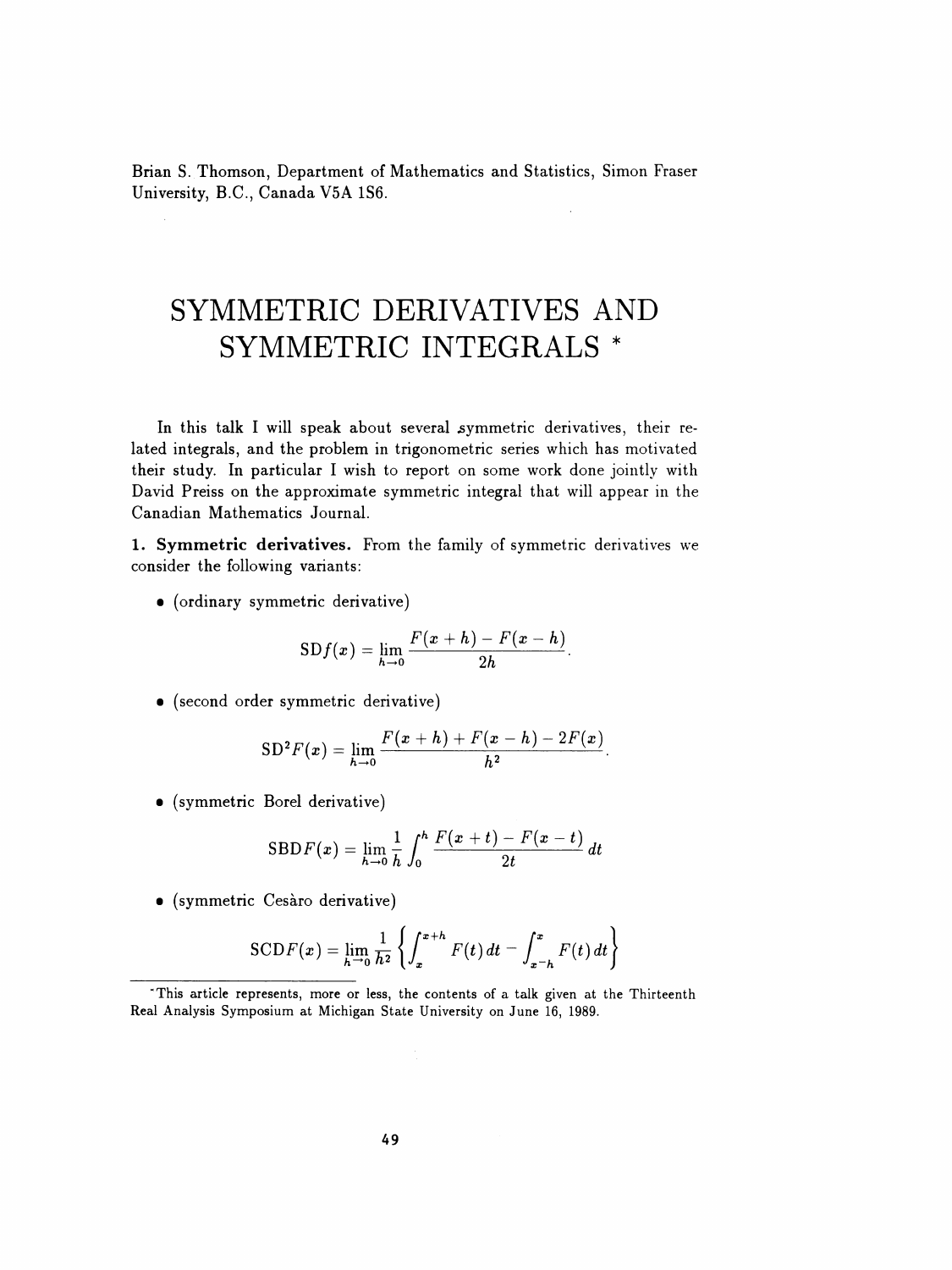• (approximate symmetric derivative)

$$
\text{ASD} f(x) = \text{ap-}\lim_{h \to 0} \frac{F(x+h) - F(x-h)}{2h}
$$

 The symmetric derivative itself is pretty well known by now. I recently came across an elementary calculus text that introduced it before introducing the ordinary derivative. It was presented as a possible method of computing tangents. Several examples were computed ending with the computation of a "tangent" to the curve  $y = |x|$  at the point  $(0,0)$ ; since the symmetric derivative obliges with a tangent at a point at which, according to the author no tangent should exist, the symmetric derivative was dismissed and did not reappear in the text. Of course for us this "failure" of the symmetric derivative (it exists when a derivative should not) is an asset, not a liability.

 These symmetric derivatives, while they might be motivated purely as technical generalizations of the derivative, and adding to our understanding of the structure of real functions, are most clearly exhibited as flowing from of the structure of real functions, are in

$$
f(x)=\frac{1}{2}[f(x+t)+f(x-t)]+\frac{1}{2}[f(x+t)-f(x-t)]
$$

which defines the even and the odd parts of the function  $f$  at the point  $x$ .

The derivative of the odd part of f at  $t = 0$  is exactly the symmetric derivative SD  $f(x)$  of the function f at the point x as expressed above. Difderivative  $3Df(x)$  of the function f at the point x as expressed above. Differentiability of the even part of f at  $t = 0$  is easily checked to be equivalent to the requirement that<br>to the requirement that

$$
\lim_{t\to 0}\frac{f(x+t)+f(x-t)-2f(x)}{t}=0
$$

 $\lim_{t\to 0}\frac{f(x+t)+f(x-t)-2f(x)}{t}=0$  which condition is usually called the *smoothness* of the function  $f$  at the point  $x$ . This notion was first considered by Riemann in his famous memoir which condition is usually called the *smoothness* of the function  $f$  at the point  $x$ . This notion was first considered by Riemann in his famous memoir on trigonometric series which is where the second symmetric derivat which condition is usually called the *smoothness* of the function  $f$  at the point  $x$ . This notion was first considered by Riemann in his famous memoir on trigonometric series which is where the second symmetric derivat first introduced and used.

 The connection of these ideas with trigonometric series is by now well known. If

$$
a_0/2+\sum_{k=0}^\infty a_k\cos kx+b_k\sin kx
$$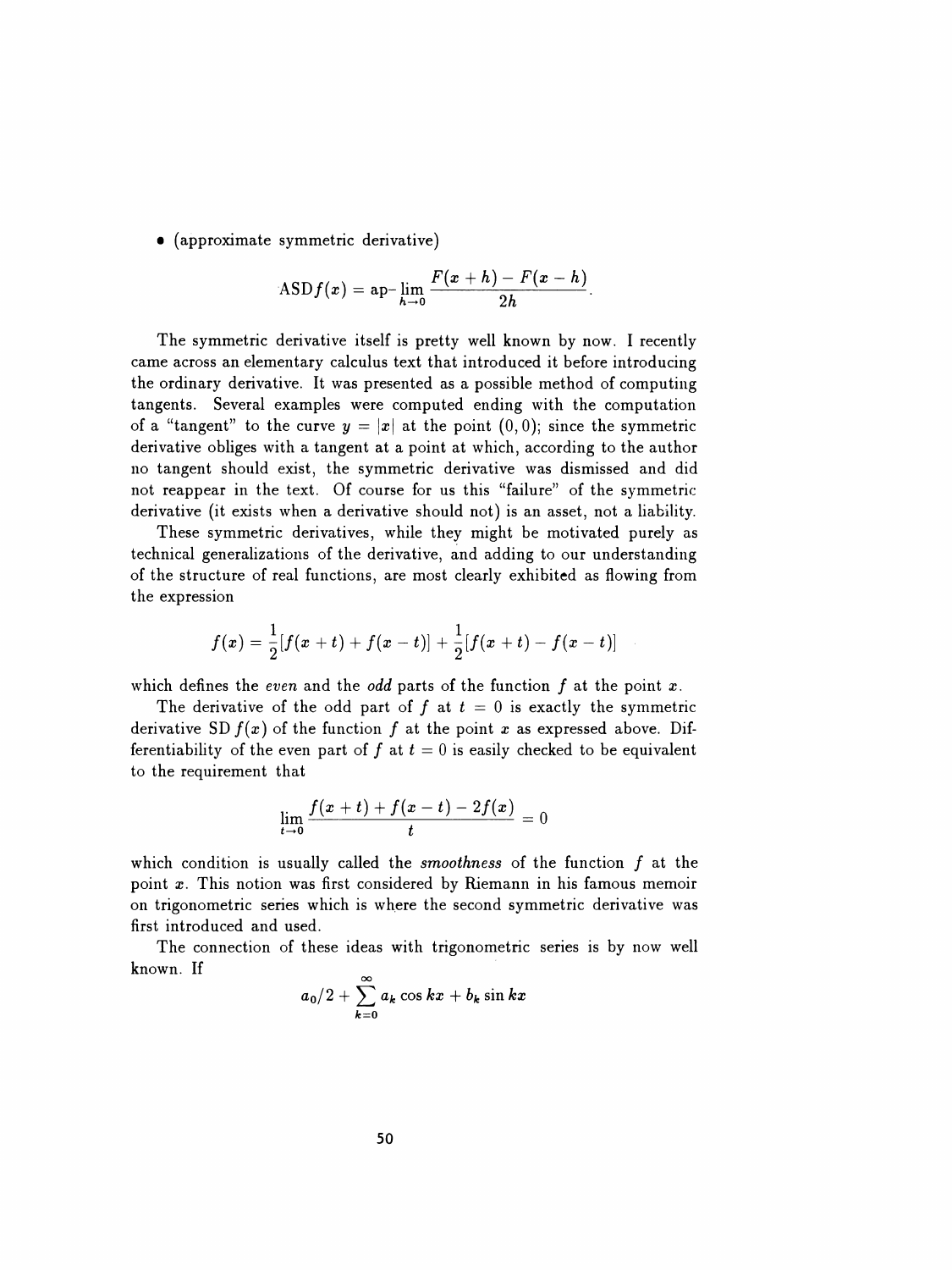is the Fourier series of a function  $f$  then the convergence behaviour or the summability behaviour of the series at a point  $x$  or of the differentiated series (differentiated an even number of times) depends on properties of the function

$$
t\rightarrow \frac{1}{2}[f(x+t)+f(x-t)-2f(x)]
$$

near the point  $t = 0$ , that is to say on properties of the even part of f at x. For a well known example a theorem of Dini asserts that the Fourier series of a function f converges at a point x to the sum  $f(x)$  provided that the integral

$$
\int_0^{\pi} \frac{|f(x+t)+f(x-t)-2f(x)|}{t} dt
$$

is finite.

In a similar way the behaviour of the conjugate Fourier series for  $f$  or of the differentiated series (differentiated an odd number of times) depends on the odd part of  $f$  at  $x$ , that is depends on properties of the function

$$
t\to \frac{1}{2}[f(x+t)-f(x-t)]
$$

near the point  $t = 0$ . Again, for example, the result analogous to that of Dini cited above has been given by Pringsheim and asserts that the conjugate Fourier series of a function f converges at a point x to the sum  $f(x)$  provided that the integral<br>that the integral  $\int_{-\pi}^{\pi} |f(x+1)| f(x)$ 

$$
\int_0^{\pi} \frac{|f(x+t)-f(x-t)|}{t} dt
$$

is finite.

2. Symmetric integrals. By a symmetric integral we mean an integral obtained from some kind of symmetric derivation process. We can give a brief summary of the kinds of integrals that have so far been introduced in this manner. If we ask first for a symmetric integral based on the ordinary symmetric derivative there are not too many instances. Certainly a Perron approach could be based on any of the following monotonicity theorems for the symmetric derivative: Khintchine (1927), Mukhopadyay (1966), Pu and Pu (1973), Kundu (1974), Weil (1976), Evans (1978), Larson (1983) and Freiling (1989). As far as I can tell there have been no Perron type integrals proposed based on the first order symmetric derivative. Such an integral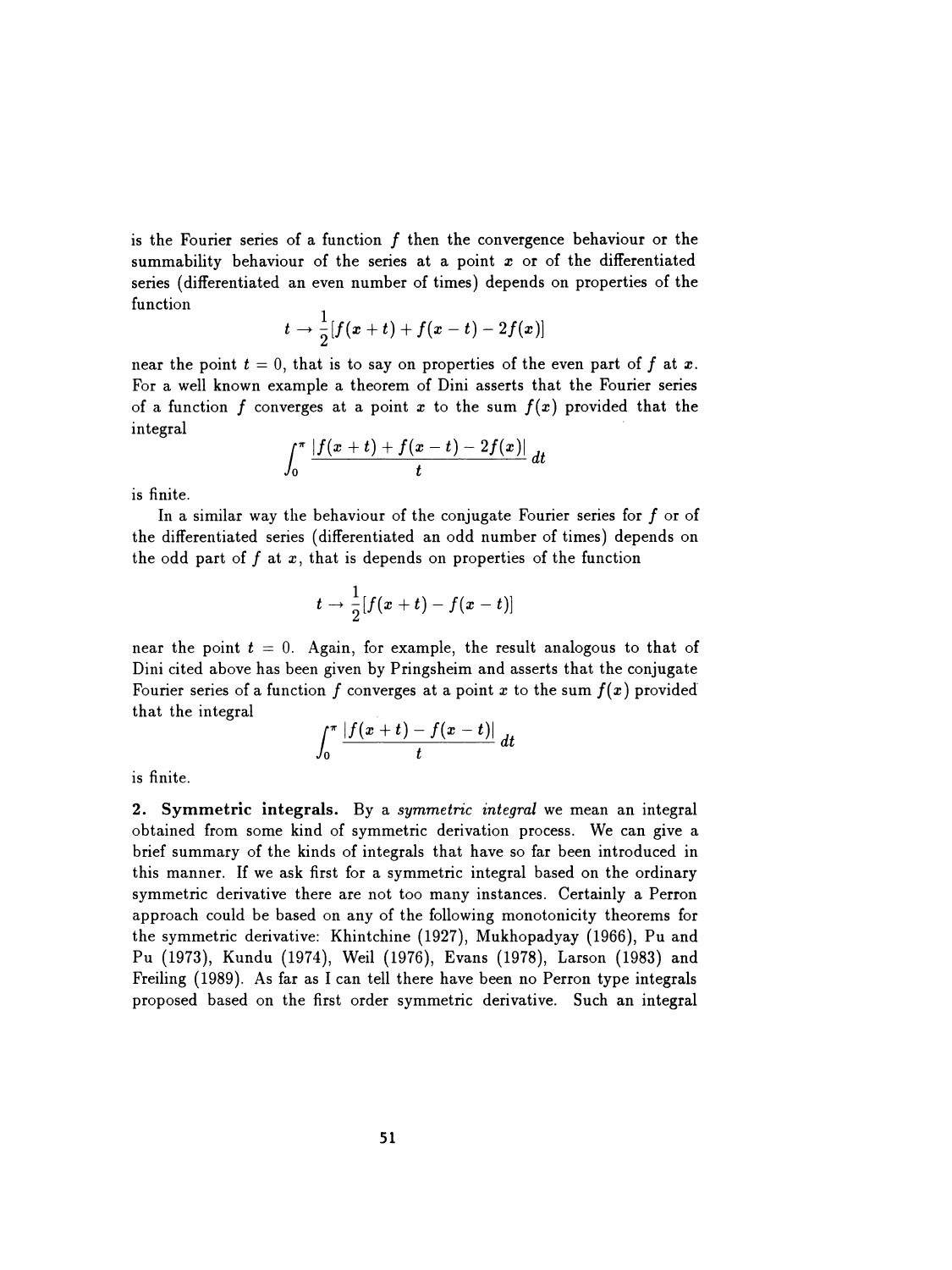would invert the symmetric derivatives of continuous functions and might be found useful in the study of trigonometric series. There are other ap proaches that have been used however. Denjoy (1955) indicated a symmetric totalization process for the inversion of symmetric derivatives of continuous functions. A symmetric integral as a limit of Riemanns sums has been also sketched in Henstock (1968) and in Kurzweil and Jarník (1987) although without much detail in either case. In this talk I would like to present an al ternative to these last two integration procedures by basing such an integral on a different covering lemma than was used in those papers. This material has not appeared elsewhere and is intended largely as an introduction to the approximate symmetric integral.

 There have been a number of symmetric integrals based, directly or in directly, on the second order symmetric derivative. For a Perron approach see James (1951) and (1955), Marcinkiewicz and Zygmund (1936), Burkill (1951), and S. J. Taylor (1955). The James integral is directly based on the second order symmetric derivative and focuses on the problem of recover ing (up to a linear function) a function  $G$  given its second order derivative  $SD^2G(x)$  everywhere. This is rather well known since it is the integral that Zygmund chose to present in his treatise on trigonometric series with regard to the coefficient problem. Zygmund's own solution ofthat problem appeared much earlier in the paper of Marcinkiewicz and Zygmund just mentioned; al though this is a "first order integral" and is based on the symmetric Borei derivative it can be considered to belong really to the second order symmet ric derivative. The same can be said for the Burkill integral, based on the symmetric Cesáro derivative. Denjoy (1941) solved the same problem by a second order symmetric totalization process.

 Finally let us mention those symmetric integrals that are based on the approximate symmetric derivative. Certainly for a Perron approach what is needed is any monotonicity theorem for the approximate symmetric deriva tive. The first try for such an integral is in Kubota (1971). This is un fortunately restricted by two difficulties: the monotonicity theorem used re quired approximately continuous functions and so restricted the applicability of the integral (in particular it does not help solve the coefficient problem for trigonometric series), and the proof of the monotonicity theorem itself was in error (see the review of H. Burkill MR47#2010). The other proofs of this monotonicity theorem (Mukhopadyay (1966) and Kundu (1973)) suffer from the same defect. Fortunately in Freiling and Rinne (1989) we have an appar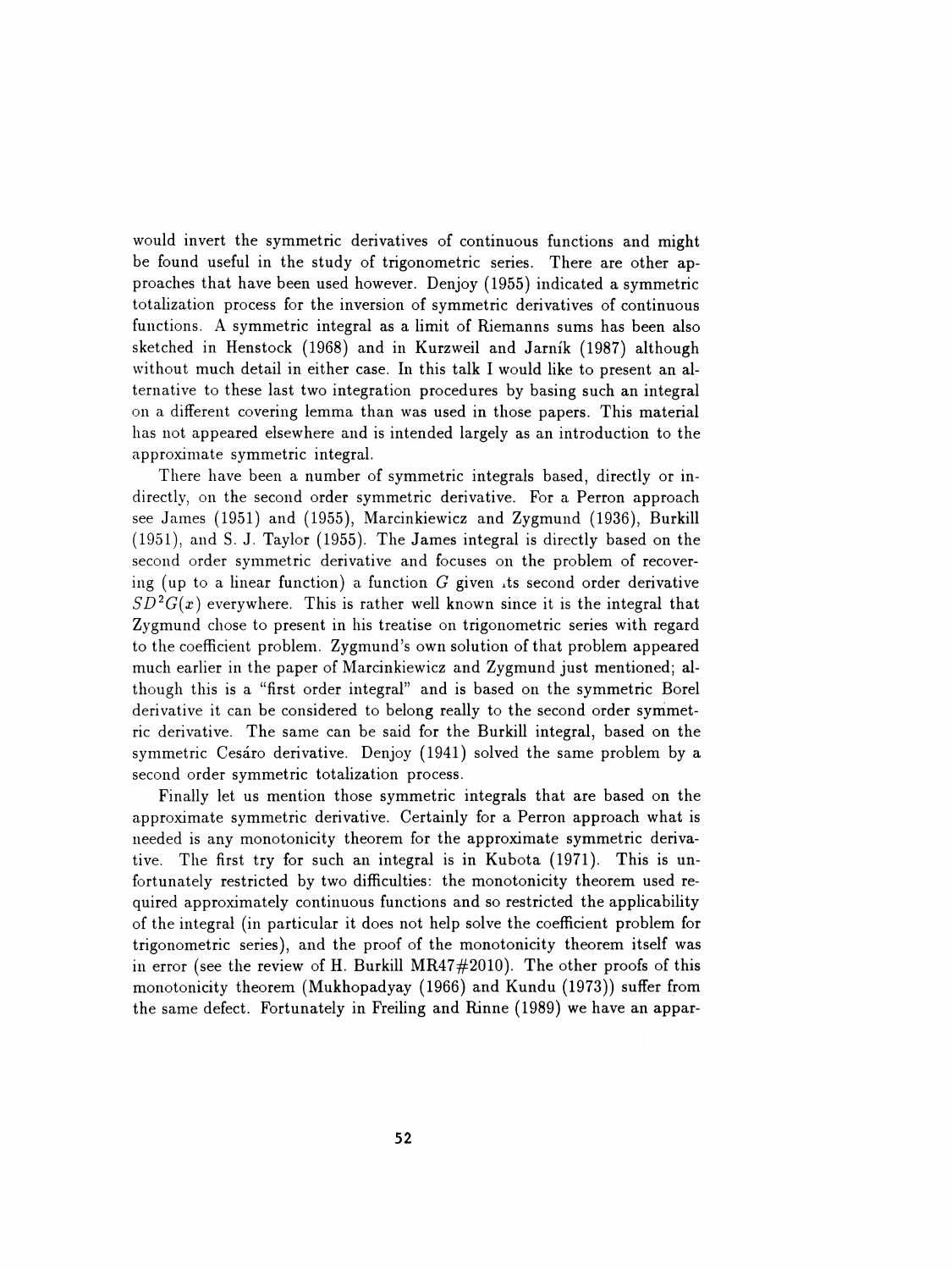ently correct proof of this difficult theorem and so Kubota's Perron integral can be justified and developed in greater generality. Finally we indicate here that an approximate symmetric integral can be produced as a limit of Rie mann sums (this will appear in the paper of Preiss and Thomson mentioned earlier).

 3, Coefficient problem for trigonometric series. The following problem is the main motivation for the study of symmetric integrals and was certainly the primary motivation for our work on the approximate symmetric integral. Let the series

$$
a_0/2+\sum_{k=0}^\infty a_k\cos kx+b_k\sin kx
$$

converge everywhere to a function  $f(x)$ . Then these observations can be made:

- the coefficients are unique.
- $\bullet$  if  $f$  is Lebesgue integrable then the series is necessarily the Fourier series for  $f$ .
- $\bullet$  f need not be Lebesgue or even Denjoy-Perron integrable.

The problem then is "how may the coefficients  $a_n$ ,  $b_n$  be determined from  $f$ "? Is there a more general integration procedure for which the series is a Fourier series for  $f$ ? The problem can be varied by allowing an exceptional set of divergence or by replacing ordinary convergence by a summability method (in which case some growth condition on the coefficients needs to be placed to obtain uniqueness).

 The remarks which follow are well known in the study of trigonometric series and illuminate the problem.

(1) Suppose that  $\{b_n\}$  is a sequence of real numbers decreasing to 0 but with  $\sum_{n=1}^{\infty} b_n/n = \infty$ . Then the trigonometric series  $\sum_{k=1}^{\infty} b_k \sin kx$  converges everywhere to a finite value  $f(x)$ , f is not integrable in the senses of Riemann, Lebesgue or Perron. However the integrated series

$$
F(x) = \sum_{k=1}^{\infty} \frac{-b_k \cos kx}{k}
$$

converges everywhere except at  $0, \pm 2\pi, \ldots$  and  $SDF(x) = f(x)$  everywhere.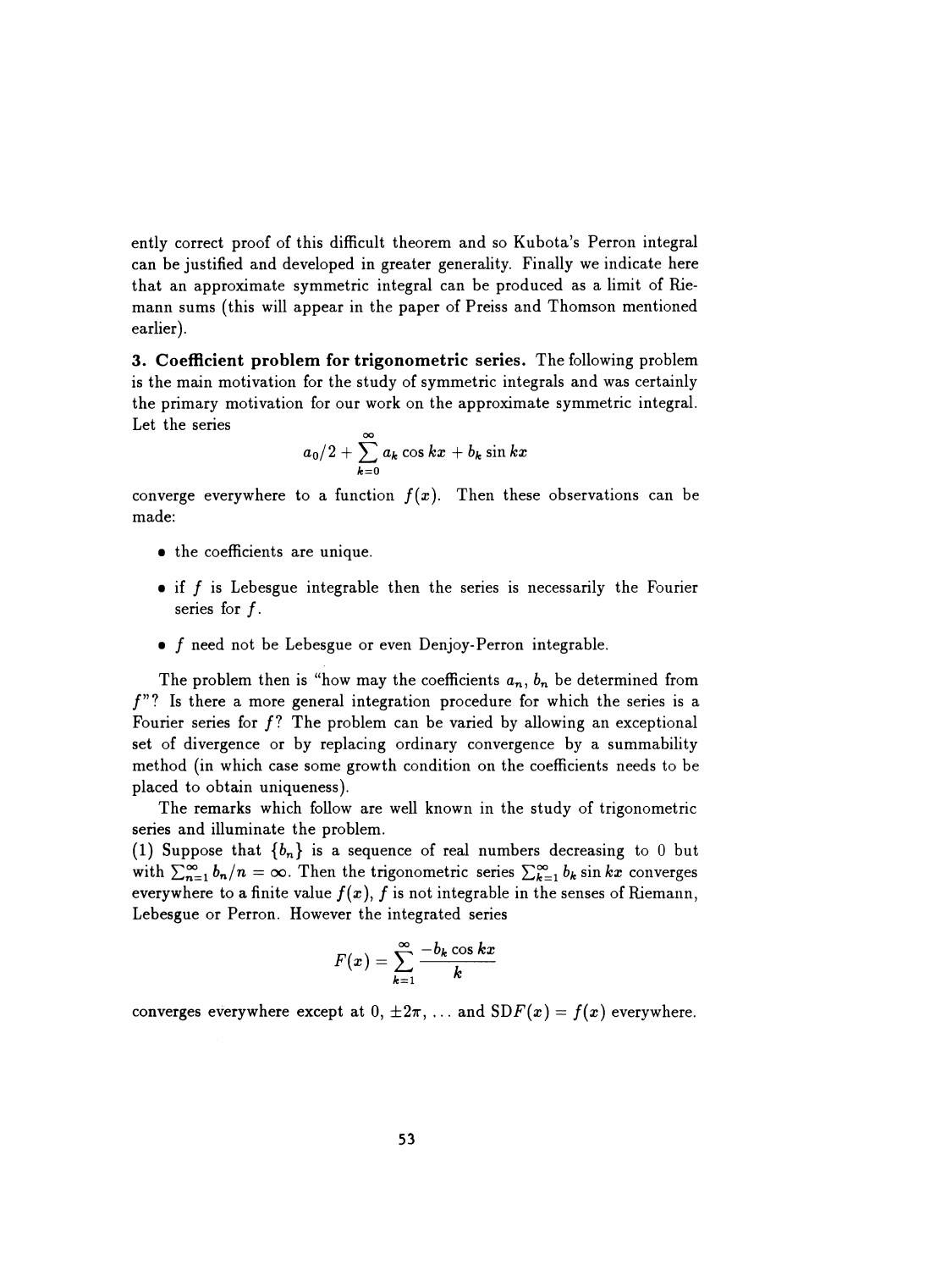(2) Let the trigonometric series

$$
a_0/2+\sum_{k=0}^\infty a_k\cos kx+b_k\sin kx
$$

have coefficients satisfying the condition  $\sum_{k=1}^{n} k \sqrt{a_k^2 + b_k^2} = o(n)$  as  $n \to \infty$ . Then the formally integrated series

$$
F(x) = xa_0/2 + \sum_{k=0}^{\infty} (b_k \cos kx - a_k \sin kx)/k
$$

converges everywhere to a continuous function  $F(x)$  and  $SDF(x) = f(x)$  at every point  $x$  at which the series converges.

(3) Let the trigonometric series

$$
f(x) = a_0/2 + \sum_{k=0}^{\infty} a_k \cos kx + b_k \sin kx
$$

converge everywhere. Then the twice formally integrated series

$$
G(x)=x^2a_0/4-\sum_{k=0}^\infty \frac{a_k\cos kx+b_k\sin kx}{k^2}
$$

converges everywhere to a continuous function  $G(x)$  and the second symmet-<br>ric derivative of G recovers  $f_{\text{S}} \Omega^2 F(x) - f(x)$ converges everywhere to a continuous function  $G(x)$  and the second symmet-<br>ric derivative of G recovers f,  $SD^2F(x) = f(x)$ .<br>(4) Let the trigonometric series ric derivative of G recovers f,  $SD^2F(x) = f(x)$ .

$$
f(x) = a_0/2 + \sum_{k=0}^{\infty} a_k \cos kx + b_k \sin kx
$$

converge everywhere. Then the formally integrated series

$$
F(x) = xa_0/2 + \sum_{k=0}^{\infty} (b_k \cos kx - a_k \sin kx)/k
$$

converges almost everywhere and

$$
SBDF(x) = SCDF(x) = ASDF(x) = f(x)
$$

everywhere.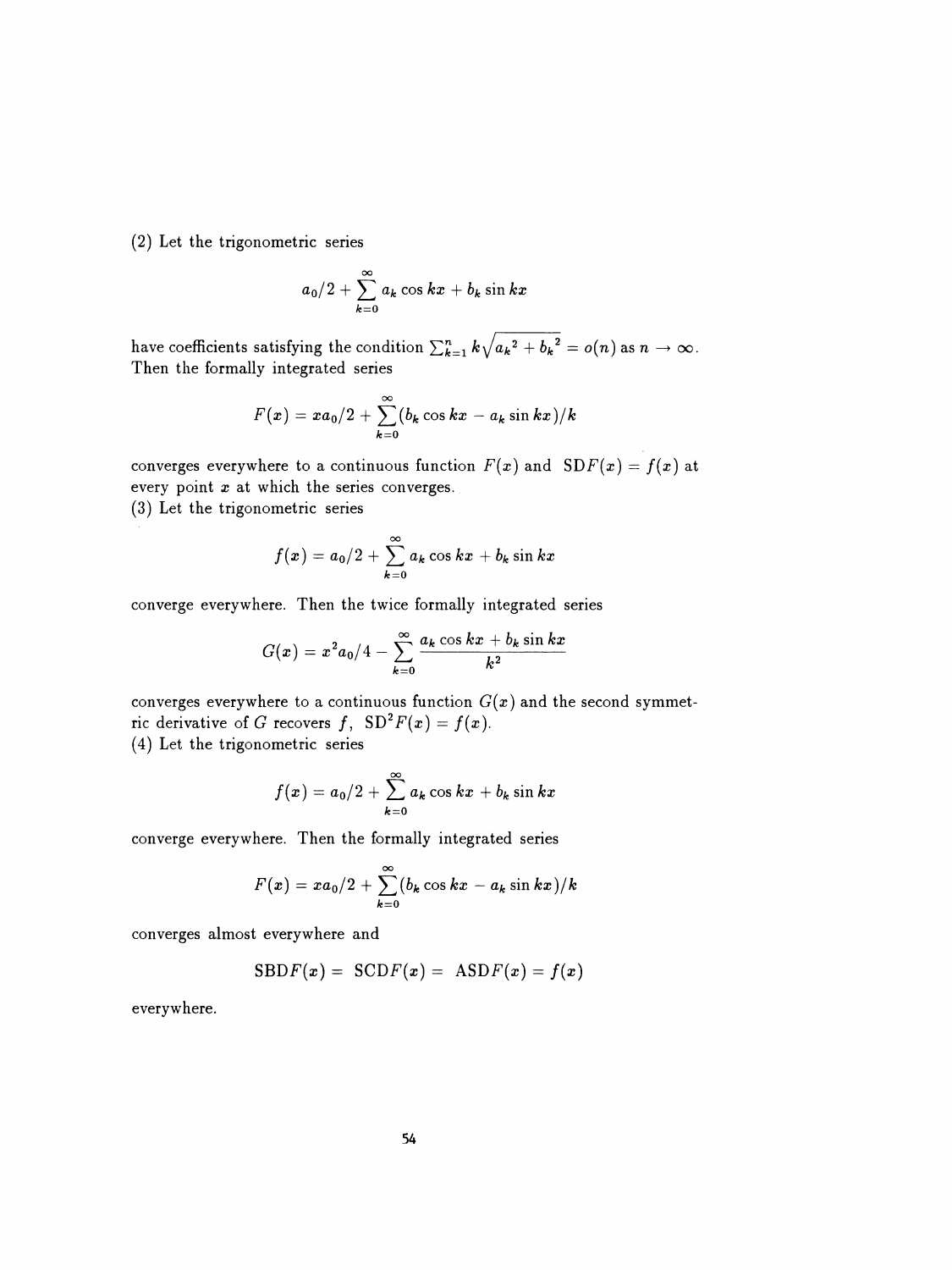From these remarks it is clear that the coefficient problem is intimately related to the various symmetric derivatives and that the corresponding sym metric integrals should provide some means of solving the problem. The re marks (3) and (4) are directly the observations that lead to the solution of the coefficient problem due to Denjoy, Marcinkiewicz and Zygmund, James and Burkill. It should be noted though that (3) directly provides (4) for the sym metric Cesaro derivative, and nearly directly for the symmetric Borei deriva tive. The statement for the approximate symmetric derivative is somewhat deeper.

 4. Covering lemmas. A Riemann type integral based on the symmetric derivative is alluded to in Henstock (1968) and sketched out in Kurzweil and Jarník (1987). In their approach a function f defined on an interval [a, b] is said to have a symmetric integral with

$$
c=\int_a^b f(x)\,dx
$$

provided that for every  $\epsilon > 0$  there is a positive function  $\delta$  defined on [a, b] with the property that for any finite sequence

$$
a = x_0 < x_1 < \ldots < x_{n-1} < x_n = b
$$

with the properties  $x_1 - x_0 < \delta(a)$ ,  $x_n - x_{n-1} < \delta(b)$ , and for  $k = 2, 3, \ldots n-1$ ,

$$
x_k-x_{k-1}<\delta\left(\frac{x_k+x_{k-1}}{2}\right),\,
$$

the expression

$$
f(a)(x_1-x_0)+\sum_{k=2}^{n-1}f\left(\frac{x_k+x_{k-1}}{2}\right)(x_k-x_{k-1})+f(b)(x_n-x_{n-1})
$$

differs from c by no more than  $\epsilon$ . Of course the justification required for the integral is that for every such function  $\delta$  partitions of this type exist.

 Let us place this in a more useful geometric language, since the symmetric derivative can be characterized in terms of the geometry of symmetric covers. By a symmetric cover is meant a collection  $\beta$  of closed intervals with the property that for every x there is a  $\delta(x) > 0$  so that

$$
[\pmb{x}-\pmb{h},\pmb{x}+\pmb{h}]\in\pmb{\beta}
$$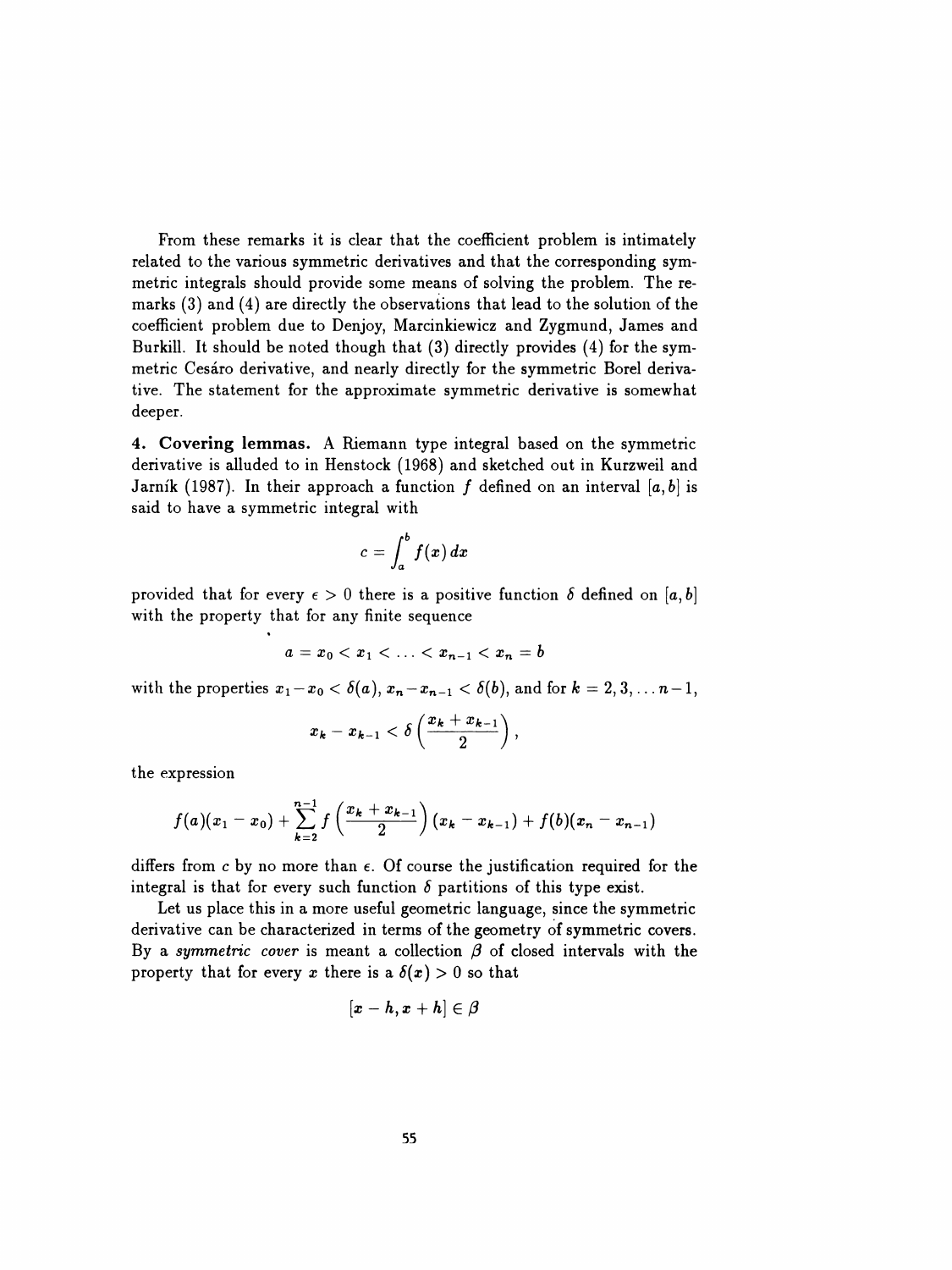for every  $0 < h < \delta(x)$ . Then the covering lemma that justifies the above integral is the following, attributable to McGrotty (1962).

**Lemma 1** If  $\beta$  is a symmetric cover then for every x there is a denumerable set  $C_x \subset (x, \infty)$  so that  $\beta$  contains a partition of  $[x - w, x + w]$  for every  $x + w \notin C_x$ .

 The key covering lemma that permits a more general Riemann type inte gral to be defined relative to the concept of symmetric covers has appeared in a note of Preiss and Thomson in this Exchange (1988).

**Lemma 2** Let  $\beta$  be a symmetric cover. Then there is a co-countable set B so that  $\beta$  contains a partition of every interval whose endpoints belong to B.

 Since there are exceptional countable sets that need to be handled at every turn it is natural to introduce a countable exceptional set into the notion of symmetric covers in a simple manner: by a near-symmetric cover is meant a collection  $\beta$  of closed intervals with the property that for some countable set C and every x there is a  $\delta(x) > 0$  so that  $[x - h, x + h] \in \beta$ for every  $0 < h < \delta(x)$  provided that both  $x - h$  and  $x + h$  belong to  $\mathbb{R} \setminus C$ . Again one can prove the following extension.

**Lemma 3** Let  $\beta$  be a near-symmetric cover. Then there is a co-countable set  $B$  so that  $\beta$  contains a partition of every interval whose endpoints belong to B.

 It should be noted that in the definition of a near-symmetric cover a single exceptional countable set is permitted, not a different countable set at each point. We might have tried: a co-countable-symmetric cover is a collection  $\beta$  of closed intervals with the property that for every x there is a some countable set  $C_x \subset (0,\infty)$  and a  $\delta(x) > 0$  so that  $[x - h, x + h] \in \beta$ for every  $0 < h < \delta(x)$  with  $h \notin C_x$ . If we had tried to adopt the latter the proof of lemma 2 would not have succeeded. Indeed Sierpiński (1936) gives an example (under CH) of a non-measurable function  $f$  for which

$$
\{y: f(x+y) \neq f(x-y)\}
$$

is countable for each  $x$ . (On the other hand Professor C. Freiling has recently shown that, under the negation of CH, such a covering lemma would be available.)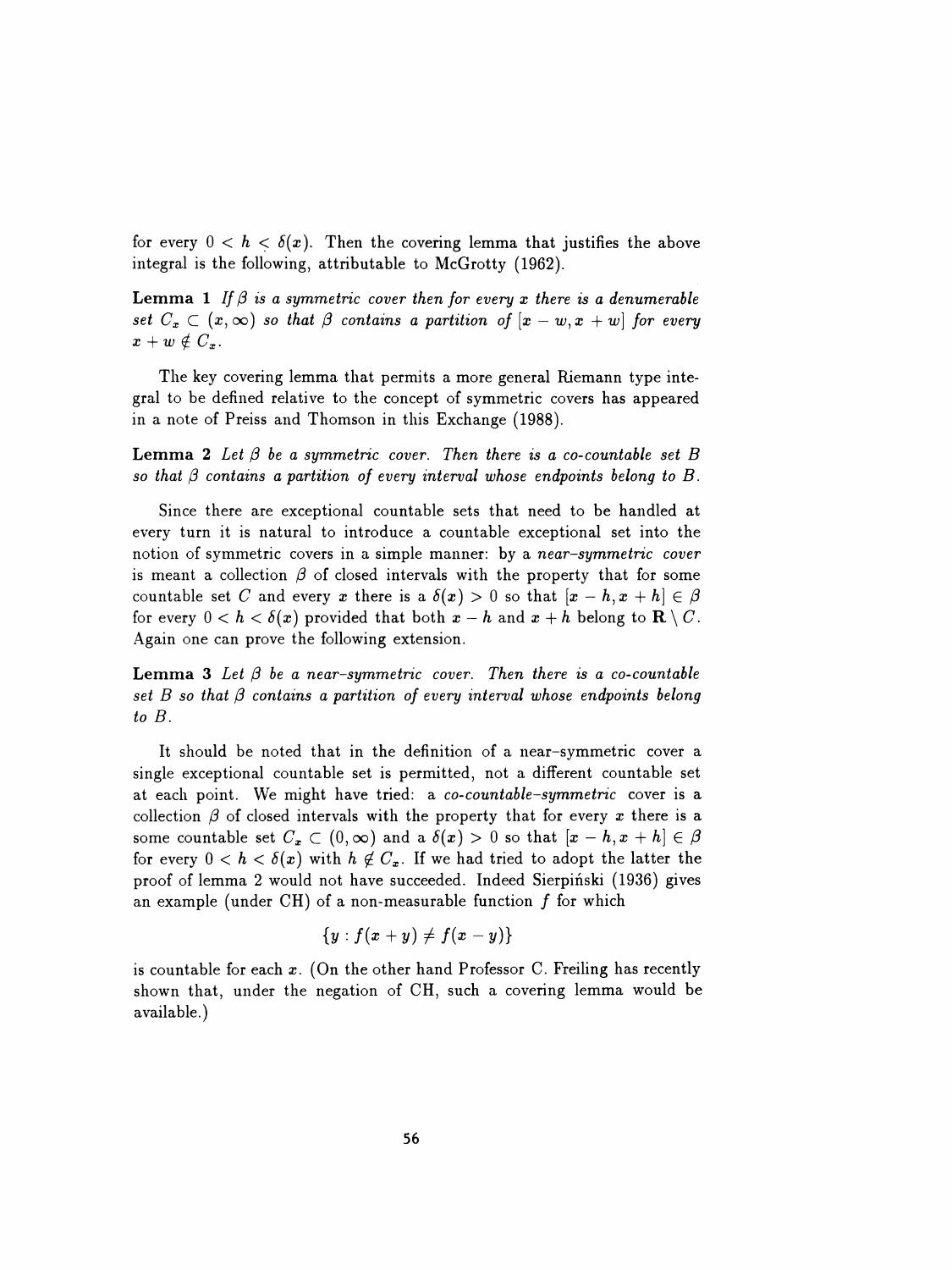For the same reason an exceptional density zero set cannot be used either! We might have tried: an approximate-symmetric cover is a collection  $\beta$  of closed intervals with the property that for every  $x \in X$  there is a measurable set  $A_x$  of density 1 at 0 so that  $[x-h, x+h] \in \beta$  for every  $h \in A_x$ . Again there would be no suitable covering lemma. To gain an acceptable covering lemma on which an approximate symmetric integral can be based we need the following.

A collection  $\beta$  is said to be a measurable approximate symmetric cover if there is a measurable set  $T \subset \mathbf{R} \times (0, \infty)$  such that  $[x - t, x + t] \in \beta$  whenever  $(x,t) \in T$ , and for every x

$$
\limsup_{h\searrow 0} |\{t\in (0,h);\ (x,t)\not\in T\}|/h=0.
$$

 Then we can prove the covering lemma that justifies an approximate symmetric integral. This lies very much deeper than the preceding lemmas (as the measurability assumption alone might suggest).

**Lemma 4** Let  $\beta$  be a measurable approximate symmetric cover. Then there is a set B of full measure so that  $\beta$  contains a partition of every interval whose endpoints belong to B.

 5. The symmetric integral. Now we can present symmetric integrals based on these covering lemmas. The integral defined at the beginning of the previous section is not truly a "symmetric" integral, but rather some kind of a hybrid since it uses special conditions at the endpoints. We restrict ourselves to  $2\pi$ -periodic functions as the presentation is simplest in this case.

**Definition 5** Let f be a  $2\pi$ -periodic function. We say that f has a symmetric integral if there is a number c such that for every  $\epsilon > 0$  there is symmetric cover  $\beta$  such that, for any partition

$$
x_0 < x_1 < \ldots < x_{n-1} < x_n = x_0 + 2\pi
$$

that has all  $[x_{i-1}, x_i] \in \beta$ ,

$$
\left|\sum_{i=1}^n f\left(\frac{x_{i-1}+x_i}{2}\right)(x_i-x_{i-1})-c\right|<\epsilon.
$$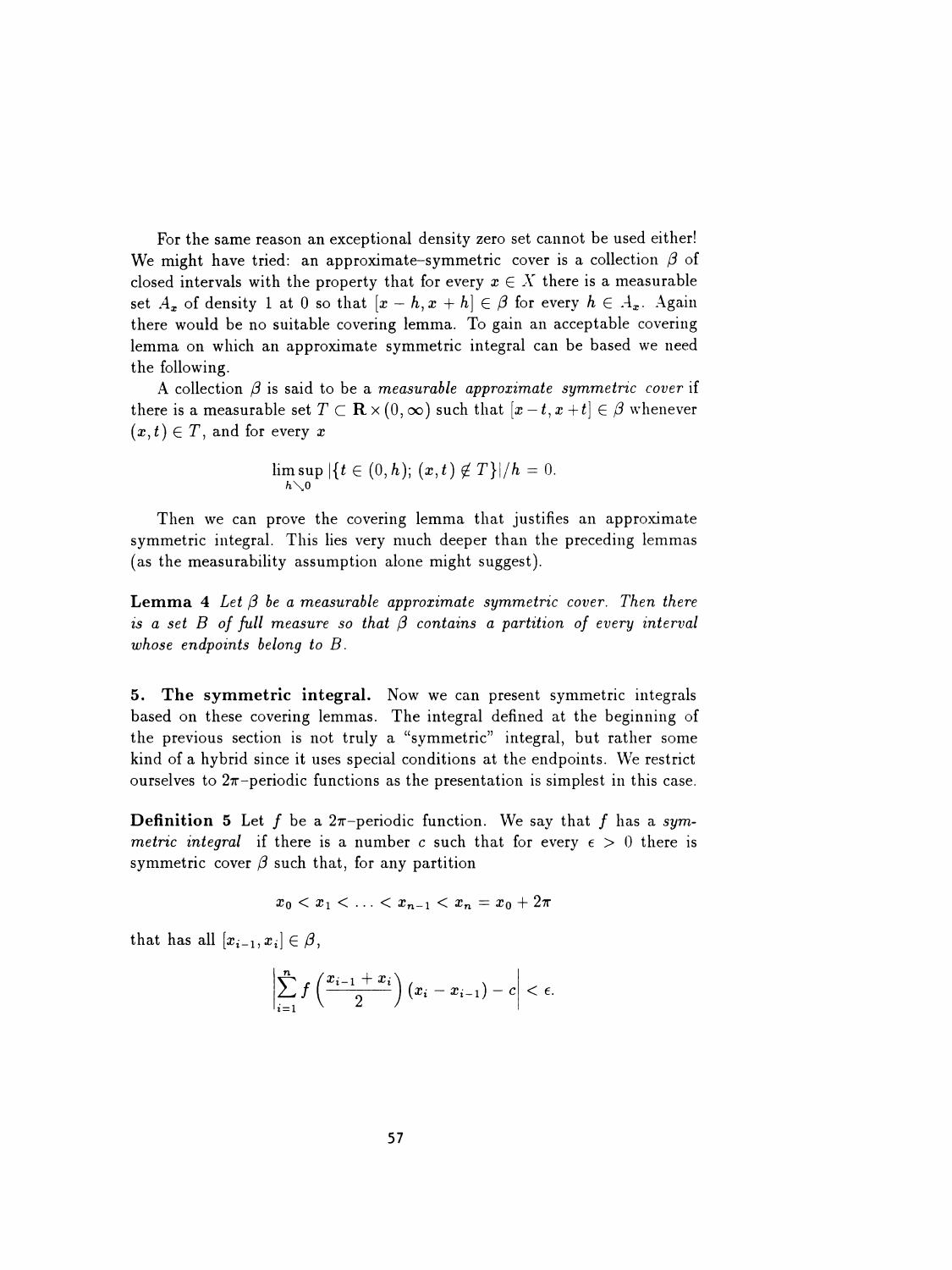Because such partitions exist this number  $c$ , if it exists, is unique and we may write it as  $\int_0^{2\pi} f(x) dx$ . More generally we also have a near-symmetric in tegral by using the near-symmetric covers instead, and an approximate sym metric integral by using measurable approximate symmetric covers. These integrals are in order of increasing generality.

 6. Properties of the symmetric integrals. The following properties summarize some of the results that can be established for the symmetric integrals.

• Let f be a  $2\pi$ -periodic function that is integrable in either the Riemann, Lebesgue or Perron senses. Then  $f$  has a symmetric integral and

$$
\int_0^{2\pi} f(x)\,dx
$$

has the same value in any of these senses.

 • The symmetric integrals are incompatible with the integrals of James, Burkill and Marcinkiewicz-Zygmund. (One can exist when the other fails to exist and the values can differ even when both exist.)

• Let f be a  $2\pi$ -periodic function with the property that SD  $F(x) = f(x)$ nearly everywhere for some symmetrically continuous function  $F$ . Then  $f$ has a symmetric integral and

$$
\int_0^{2\pi} f(x) dx = F(t+2\pi) - F(t)
$$

for nearly every t. If ASD  $F(x) = f(x)$  nearly everywhere for some measurable, approximately symmetrically continuous function  $F$  then  $f$  has an approximate symmetric integral and

$$
\int_0^{2\pi} f(x) dx = F(t+2\pi) - F(t)
$$

for almost every  $t$ .

• If a  $2\pi$ -periodic function has a symmetric, near-symmetric or approximate symmetric integral then it is necessarily measurable.

• If a  $2\pi$ -periodic function has a symmetric, near-symmetric or approx imate symmetric integral and is nonegative then it must be Lebesgue inte grable.

• Let f be a  $2\pi$ -periodic function. Then f has a near-symmetric integral if and only if there is a co-countable set  $B$  and a function  $F$  defined on  $B$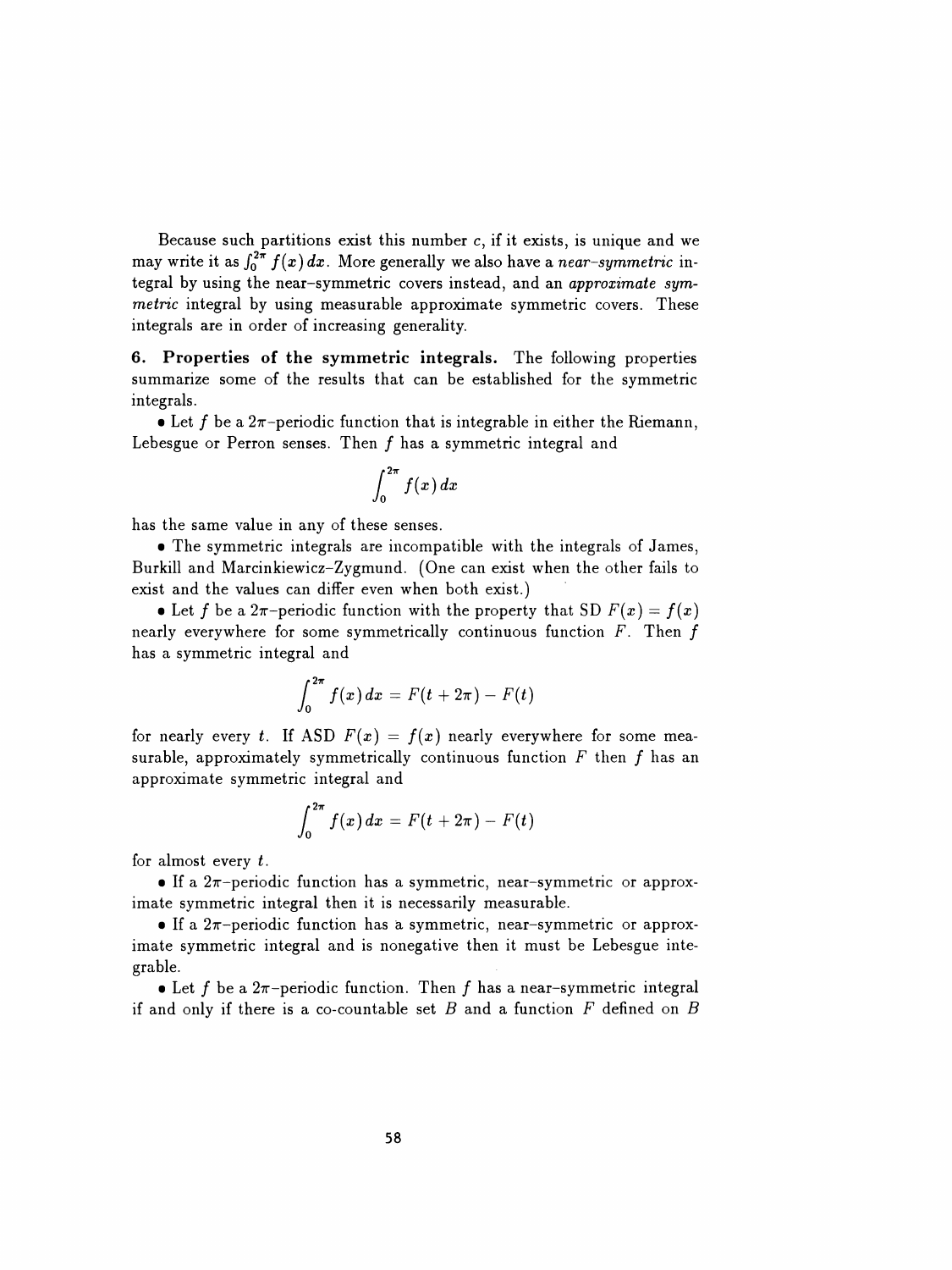so that for every  $\epsilon > 0$  there is a near-symmetric cover  $\beta$  that contains a partition of every interval with endpoints in B and such that for every  $\gamma \subset \beta$ where  $\gamma$  is a finite collection of non-overlapping intervals

$$
\sum_{[y,z]\in\gamma}\left|F(z)-F(y)-f\left(\frac{y+z}{2}\right)(z-y)\right|<\epsilon.
$$

In this case

$$
\int_0^{2\pi} f(x)\,dx\,=\,F(b+2\pi)\,-\,F(b)
$$

for all  $b \in B$ .

• Let f be a  $2\pi$ -periodic function. Then f has a near-symmetric integral if and only if there exists a function  $F$  defined on a co-countable set  $B$  such that

(i) F is near-symmetrically  $ACG<sub>3</sub>$ , and

(ii)  $D_B F(x) = f(x)$  almost everywhere.

In that case  $f$  has a near-symmetric integral and

$$
\int_0^{2\pi} f(x) \, dx = F(t + 2\pi) - F(t)
$$

for nearly every  $t$ .

In this last statement we say that a function  $F$  defined on a co-countable set is near-symmetrically  $AGG<sub>x</sub>$  if for every set Z of measure zero and every  $\epsilon > 0$  there is a near-symmetric cover  $\beta$  of the set Z such that

$$
\sum_{i=1}^n |F(y_i) - F(x_i)| < \epsilon
$$

for every sequence  $\{[x_i,y_i]\}\subset \beta$  of non-overlapping intervals. It is not transparent that a function that is  $AGG<sub>s</sub>$  in the usual sense is  $AGG<sub>s</sub>$  in this sense but it can be shown as part of the usual development of the Henstock- Kurzweil integral.

 A similar version for the approximate symmetric integral is available. For further details on this integral including an integration by parts formula and a Perron-type integral the paper of Preiss and Thomson must be consulted.

 7. Trigonometric series. The symmetric integrals provide a solution to the coefficient problem in trigonometric series. The following can be proved: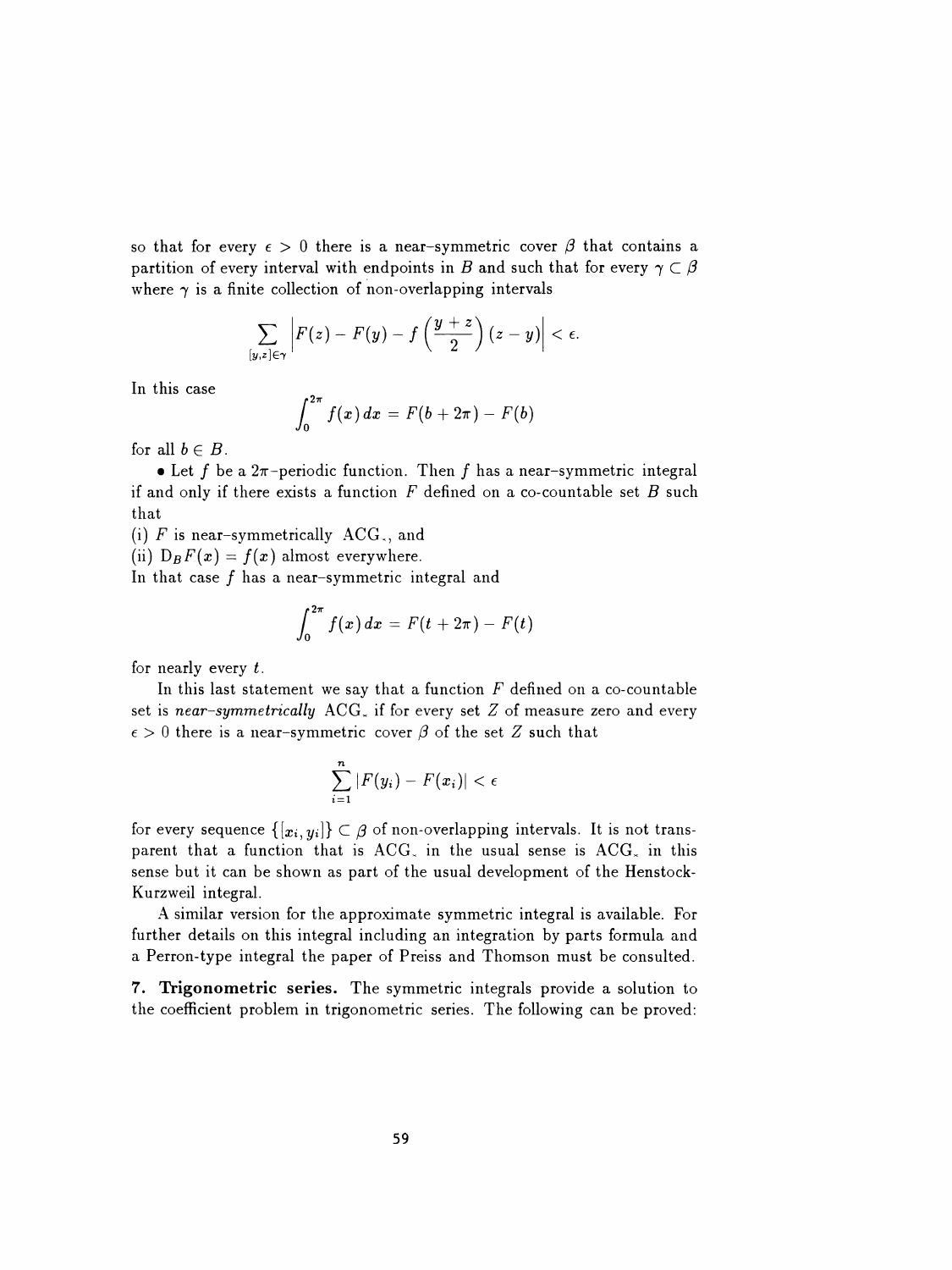Let the series

$$
a_0/2+\sum_{k=0}^\infty a_k\cos kx+b_k\sin kx
$$

converge nearly everywhere to a function  $f(x)$ . Then f has an approximate symmetric integral and the series is a Fourier series for  $f$  (relative to this integral). If  $y_0/2 + \sum_{k=0}^{\infty} a_k \cos kx + b_k \sin kx$ <br>ere to a function  $f(x)$ . Then f has an approximate<br>the series is a Fourier series for f (relative to this<br>, or if<br>cients satisfying the condition<br> $\sum_{k=1}^{n} k \sqrt{a_k^2 + b_k^2} = o(n)$  as  $n \to \infty$ 

- 1.  $a_n = 0$  and  $b_n \searrow 0$ , or if
- 2. the series has coefficients satisfying the condi

ficients satisfying the condition  
\n
$$
\sum_{k=1}^{n} k \sqrt{a_k^2 + b_k^2} = o(n) \text{ as } n \to \infty
$$

then the function  $f$  has a symmetric integral and the series is a Fourier series in this narrower sense.

## References

- [1] J. C. Burkill. Integrals and trigonometric series. Proc. London Math. Soc., (3) 1:46-57, 1951.
- [2] C. Freiling. Symmetric derivates, scattered and semi-scattered sets. (to appear).
- [3] C. Freiling and D. Rinne. A symmetric density property: monotonicity and the approximate symmetric derivative. (to appear).
- [4] A. Denjoy. Leçons sur le calcul des coefficients d'une série trigonométrique. Ensembles Parfait et séries trigonométriques. Hermann, Paris, 1941-49.
- [5] A. Denjoy. Totalisation des dérivées premieres symétriques. C. Acad. Sci., Paris, 241:617-620, 1955.
- [6] A. Denjoy. Totalisation des dérivées premières symétriques. II C. Acad. Sci., Paris, 241:829-832, 1955.
- [7] M. J. Evans. A symmetric condition for monotonicity. Bull. Math. Inst. Acad. Sinica, 6:85-91, 1978.
- [8] W. H. Gage and R. D. James. A generalized integral. Proc. Royal Soc. Canada, 40:25-36, 1946.
- [9] R. Henstock. Linear Analysis, Butterworths, 1968.
- [10] R. D. James. A generalized integral (II). Canadian J. Math., 2:297-306, 1950.